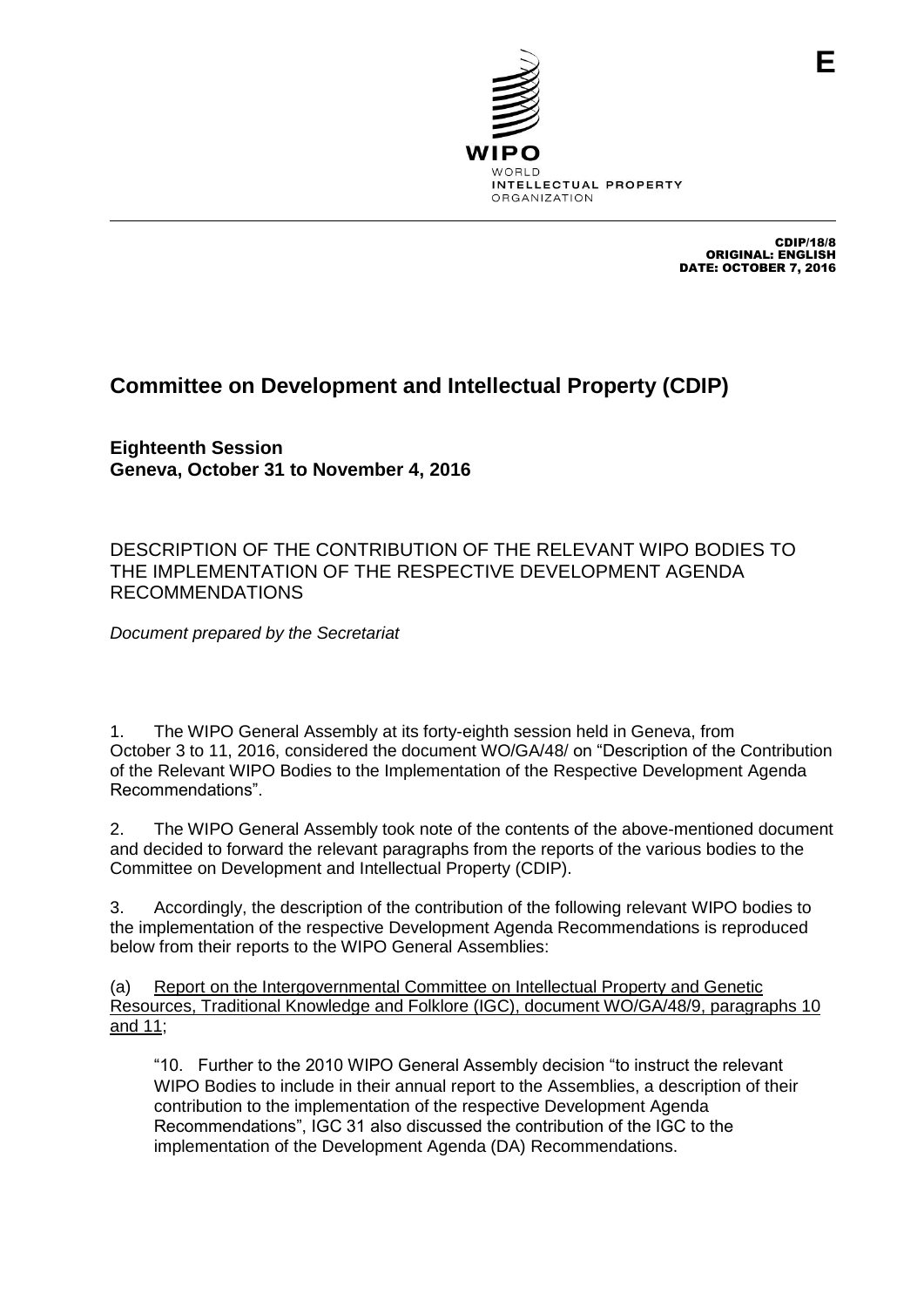"11. In this regard, the following statements were made at IGC 31. These will also appear in the initial draft report of IGC 31 (WIPO/GRTKF/IC/31/10 Prov.), which will be made available, as requested by the IGC, by October 28, 2016:

"The Delegation of Nigeria, speaking on behalf of the African Group, acknowledged the various technical assistance and capacity-building activities undertaken by the Traditional Knowledge Division and WIPO in general, to provide regulatory advice and other development-oriented assistance to developing and least developed countries. It emphasized Development Agenda Recommendation 18, which, when adopted in 2007, urged the IGC to "accelerate the process on the protection of genetic resources, traditional knowledge and folklore, without prejudice to the outcome, including the possible development of an international instrument or instruments." In that context, a resounding and unassailable contribution of the IGC to the implementation of the Development Agenda recommendations was a conclusion of the three-subject IGC negotiations with an outcome of a minimum standard, functional international legally binding instrument that enhanced the transparency and efficacy of the international IP system, promoted and protected tradition-based knowledge, creation and innovation in the modern IP framework (whether commercialized or not), and ensured equitable economic benefits, and as appropriate, moral rights, for the owners of such knowledge. The assistance provided by WIPO in the sphere of IGC-related topics had to be demand driven, development oriented, transparent, and respond to the specific priorities and/or development needs of the demanding country. It was also crucial that such engagements take into account the existing flexibilities in the international IP system. The African Group remained committed to achieving the Group's objective desire within the IGC and would continue to engage constructively.

"The Delegation of Brazil recalled that the IGC had resumed its activities after a hiatus of more than one year. The existence of the IGC was a condition for the implementation of at least one of the Development Agenda recommendations, Recommendation 18. Other recommendations were also involved in the IGC's work, namely Recommendations 15, 16, 17, 19 and 22. In 2016, there had been two IGC sessions: IGC 29 and IGC 30, dealing with the relationship between GRs and the IP system, which had contributed to accelerating the IGC process towards a legally-binding instrument. The Delegation was hopeful that the current and future sessions would continue to follow Recommendation 18, as well as continue to implement other relevant recommendations.

"The Delegation of China appreciated the contributions of the IGC to the implementation of the Development Agenda and aligned itself with the statements made by the Delegation of Nigeria, on behalf of the African Group, and by the Delegation of Brazil. The protection of GRs, TK and TCEs reflected diversified aspirations of all countries, and the balance between creativity and tradition. It hoped to continue to pursue the work so as to realize the aspirations of developing countries, particularly least developed countries, in that area.

"The Representative of the Tulalip Tribes, speaking on behalf of the Indigenous Caucus, said that the previous year, the United Nations General Assembly had adopted the Sustainable Development Goals (SDGs), which aimed to eliminate extreme poverty by 2030, and to leave no-one behind in achieving sustainable development. He drew attention to the SDG target under the goal to end extreme poverty, which required States to ensure that all men and women, in particular the poor and the vulnerable, had equal rights to economic resources, as well as access to basic services, ownership and control over land and other forms of property. For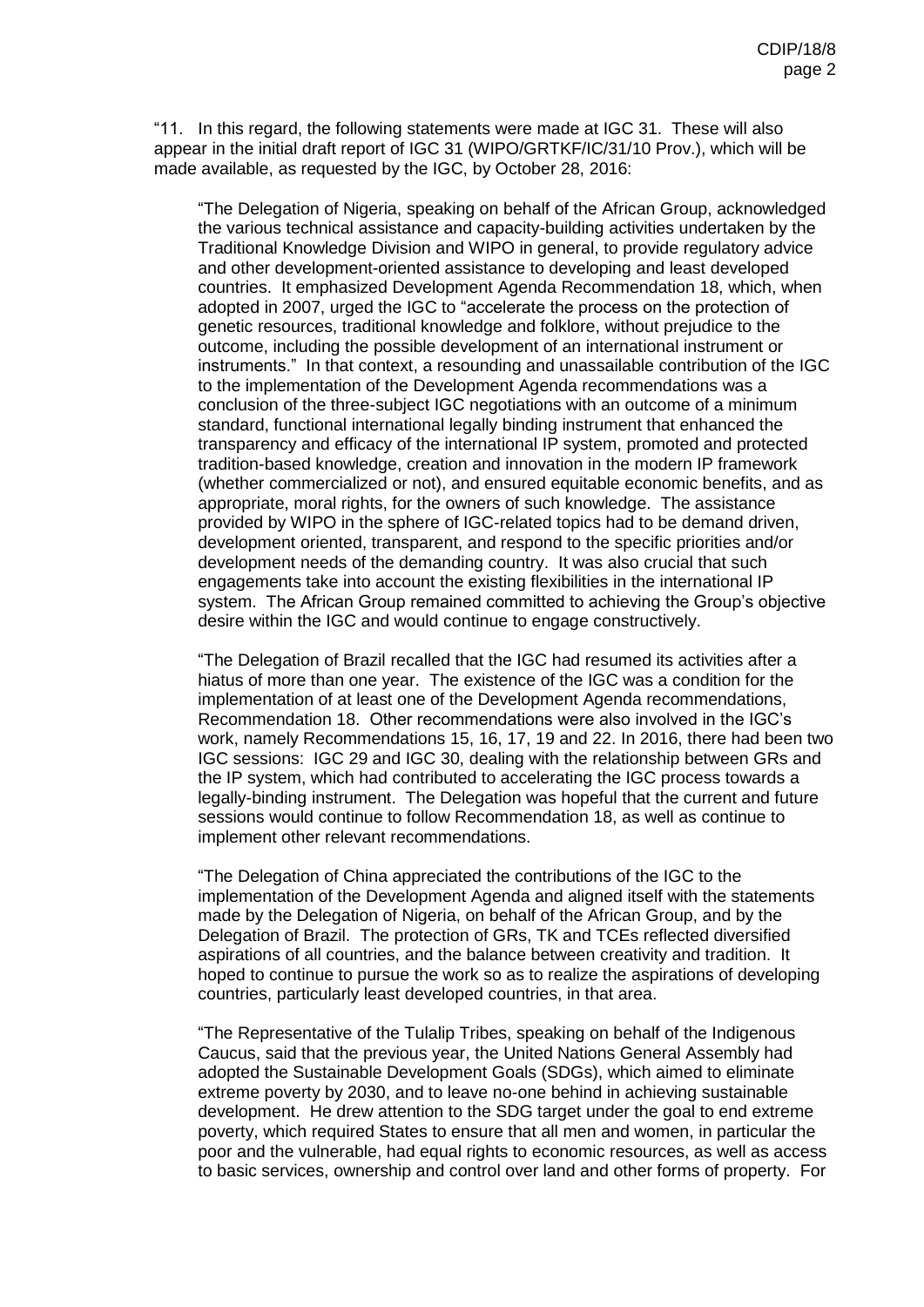indigenous peoples, ownership over "other forms of property" included ownership of TK, TCEs and other community intellectual creations. He recommended that Member States of the IGC take cognizance of that SDG target in the course of the negotiations. In order to comply with the Outcome Document of the World Conference on Indigenous Peoples, the United Nations had adopted the System-Wide Action Plan for ensuring a coherent approach to achieving the ends of the Declaration on the Rights of Indigenous Peoples (the SWAP). The SWAP ultimately aimed at contributing to the realization of indigenous peoples' rights at the country level through reinforced support by the UN system to Member States in that regard. He urged Member States of the IGC to ensure coherence between the instruments being negotiated and other international legal instruments on the rights of indigenous peoples. Any instrument developed by the IGC should not diminish the rights of Indigenous peoples under other international legal instruments.

"The Delegation of India aligned itself with the statements made by the Delegation of Nigeria, on behalf of the African Group, and by the Delegations of Brazil and China. The Delegation had been a major demandeur for addressing the misappropriation of GRs, TK and TCEs. It expected that the work of IGC would result in a legally binding instrument(s) to protect and promote GRs, TK and TCEs, thereby addressing various Development Agenda recommendations. The Delegation appreciated and encouraged the work of WIPO in the mainstreaming of the Development Agenda in its work."

## Report on the Standing Committee on Copyright and Related Rights (SCCR), document WO/GA/48/3, paragraphs 31 to 35:

"31. Further to the WIPO General Assembly decision "to instruct the relevant WIPO Bodies to include in their annual report to the Assemblies a description of their contribution to the implementation of the respective Development Agenda recommendations," the following oral statements were made as reported from the 32<sup>nd</sup> session of the SCCR:

"32. The Delegation of Nigeria, speaking on behalf of the African Group, was pleased that the Committee was turning its attention to considering the contribution of the SCCR to the implementation of the Development Agenda recommendations. As in the past, the Delegation hoped that the Committee would provide such information and make a report to the General Assembly. The adoption of the Development Agenda recommendations in 2007 was an acknowledgment by WIPO of its role in facilitating socio-economic development of its Member States, especially developing and least developed countries. To mainstream development considerations in all WIPO activities was also a critical and conscious step by the Organization. Some of the recommendations, especially those included under Cluster B, were essential for helping to foster an inclusive and balanced IP system that took into account the different levels of development of WIPO Member States. The copyright system had an immense, well-documented contribution to make to socio-economic development. According to the Delegation, the SCCR had a very good record in that regard. Reference could be made to progress reached after 2007, such as the Beijing Treaty, the Marrakesh Treaty and potentially a broadcasting treaty. It hoped that the SCCR could change the pace of the negotiations, especially with reference to exceptions and limitations for libraries and archives and educational and research institutions. The African Group had immense concerns on the willingness or level of political commitment that had been demonstrated by Member States to advance on that subject, taking into account the important role played by education, knowledge and access to information for human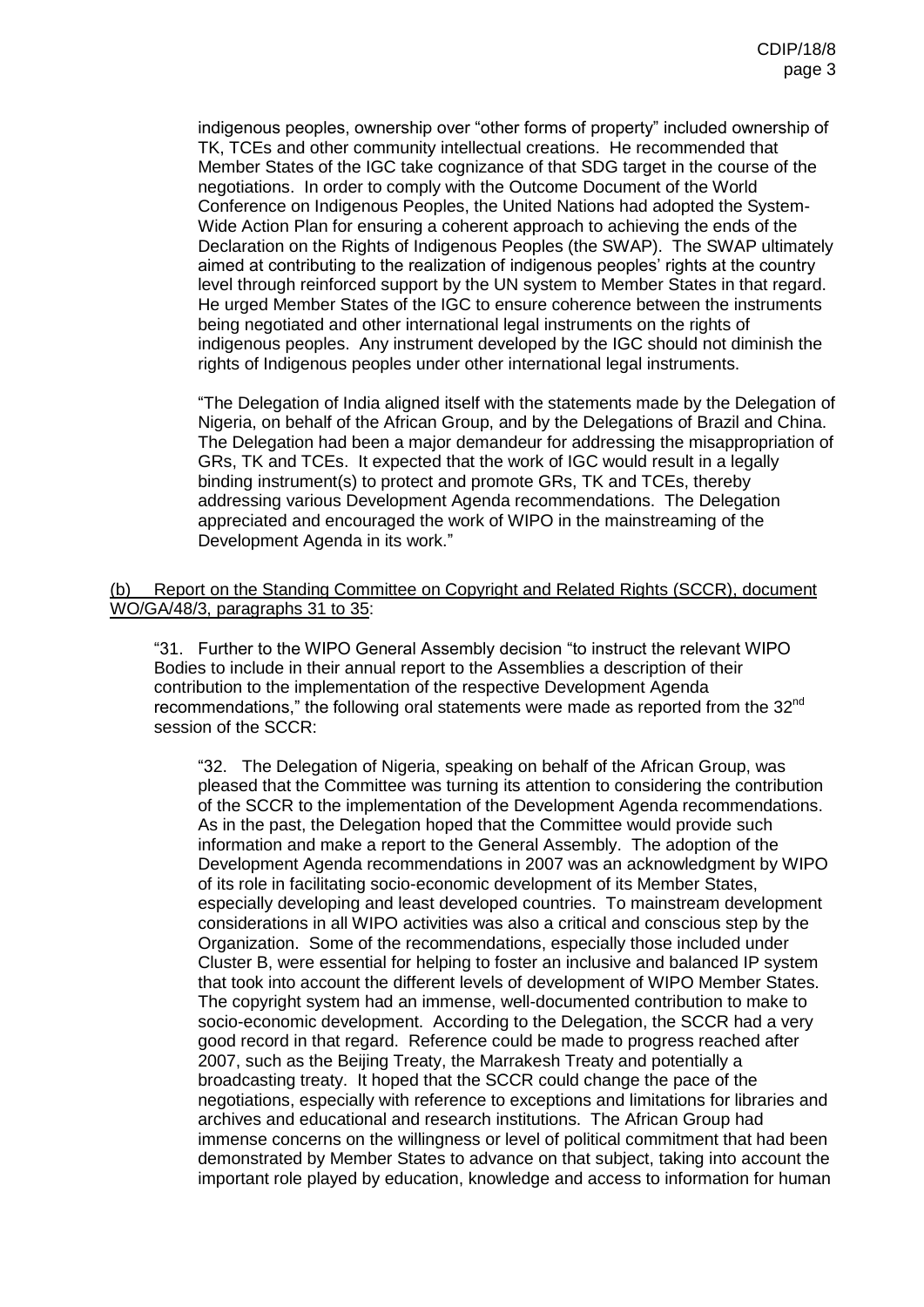and societal development. The Delegation also mentioned the Sustainable Development Goals, including a specific one on education and on providing life-long opportunities for all to learn. It drew the Committee's attention to Development Agenda Recommendation 17, which said that, in its activities, WIPO should take into account the flexibilities of intellectual property agreements, especially those which were of interest to developing countries and least developed countries. The Delegation also referred to Recommendation 22, which said that WIPO norm-setting activities should be supportive of the development goals agreed within the United Nations system, including the Millennium Development Goals that had been succeeded by the Sustainable Development Goals. There was a call to Member States to demonstrate the agreements that were possible within the wider framework of the United Nations system. The Delegation did not see any member of the SCCR that was not a member of the United Nations system and that did not agree to the adoption of the Sustainable Development Goals. Therefore, it hoped that the SCCR could turn a page and show more graciousness, tolerance and inclusiveness in dealing with the work on exceptions and limitations for libraries and archives and for educational and research institutions.

"33. The Delegation of Brazil thanked the African Group for its intervention and for suggesting inclusion of that agenda item in the session. The Delegation highlighted, as presented by the African Group, Recommendations 17 and 22. Recommendation 17 stated that, in its activities, including norm-setting, WIPO should take into account the flexibilities of international intellectual property agreements, especially those that were of interest to developing countries and least developed countries. Discussions on broadcasting, exceptions and limitations for libraries and archives, exceptions and limitations for educational and research institutions and persons with other disabilities, as well as discussions on the GRULAC proposal on the digital environment (document SCCR/31/4) were good examples of the implementation of that Recommendation. Recommendation 22, for its part, stated that WIPO norm-setting activities should be supportive of the Development Goals agreed within the United Nations system, including those contained in the Millennium Development Goals, since they had a set of common sustainable goals. In that context, Sustainable Development Goal 4 to "ensure inclusive and quality education and promote life-long learning opportunities for all" was of special importance, specifically in regard to discussions for exceptions and limitations for libraries and archives, and exceptions and limitations for educational and research institutions and persons with other disabilities. The Delegation commended the WIPO Secretariat for addressing that Recommendation. In working documents for norm-setting activities and for other activities, there was an inclusion of issues such as potential flexibilities, exceptions and limitations and the possibility of additional special provisions for developing countries and least developing countries, as guided by Recommendation 22.

"34. The Delegation of Greece, taking the floor on behalf of Group B, clarified that the additional agenda item on the contribution of the SCCR to the implementation of the Development Agenda Recommendations was included on an *ad hoc* basis. It underlined that the additional agenda item was not on the agenda in the recent past, and development-related activities in the field of copyright were undertaken by WIPO irrespective of the inclusion of that agenda item. The Group believed that the committees of WIPO, including the SCCR, had to focus on substance in order to comply with their mandates. From that viewpoint, the Delegation reiterated that development considerations formed an integral part of the work of the SCCR, as demonstrated by the subject matter under discussion.